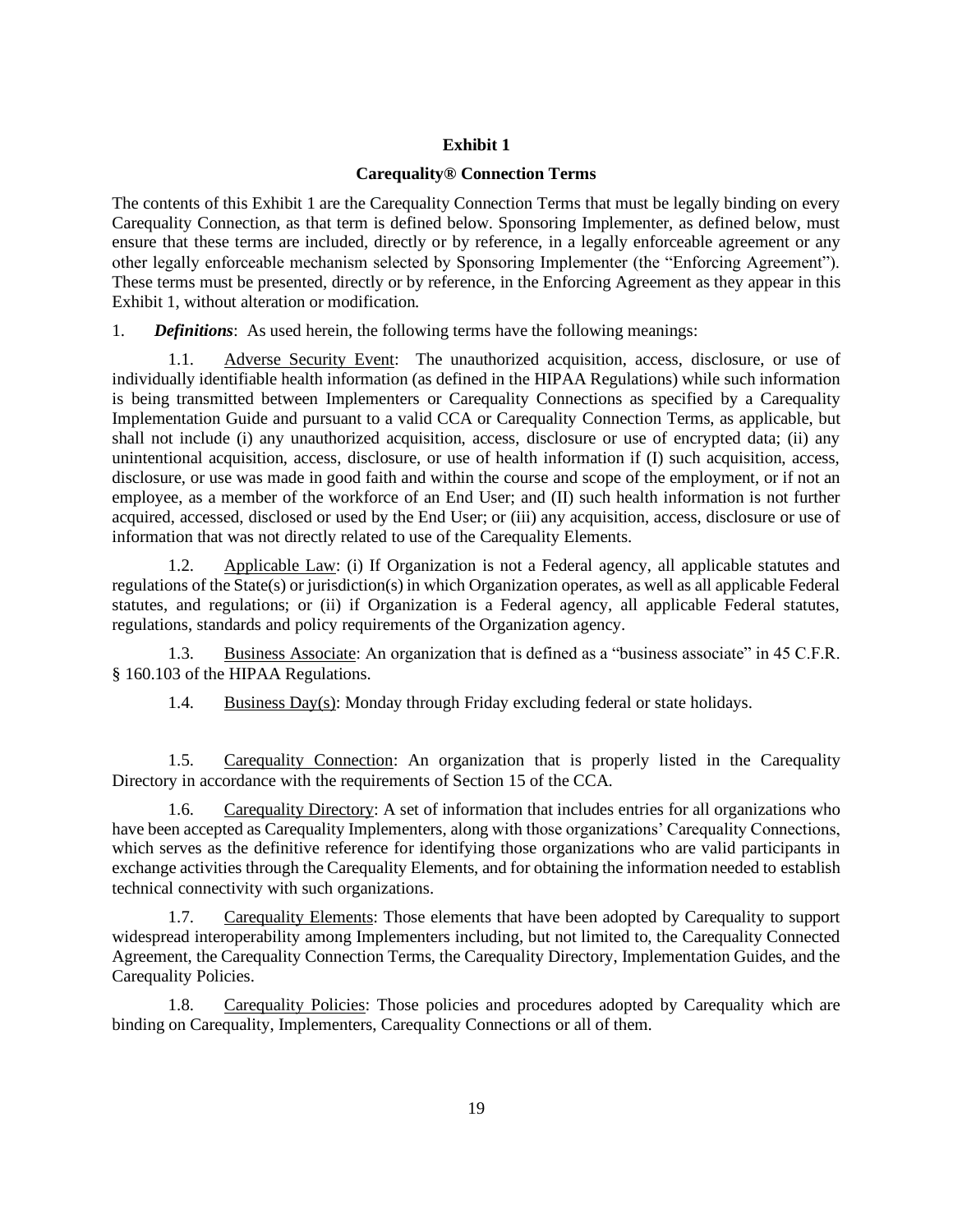1.9. Carequality Use Case: A combination of a set of functional needs and a particular technical architecture for addressing those needs, for which the Carequality Steering Committee ("Steering Committee") has adopted an Implementation Guide.

1.10. Confidential Information: Proprietary or confidential materials or information of a Discloser in any medium or format that a Discloser labels as such upon disclosure or given the nature of the information or the circumstances surrounding its disclosure, reasonably should be considered confidential. With respect to Carequality, Confidential Information also includes those components of the Carequality Elements that the Carequality Steering Committee determines should be labeled Confidential. Notwithstanding any label to the contrary, Confidential Information does not include any Contribution (even if included in a Carequality Element); any information which is or becomes known publicly through no fault of a Recipient; is learned of by a Recipient from a third party entitled to disclose it; is already known to a Recipient before receipt from a Discloser as documented by the Recipient's written records; or, is independently developed by Recipient without reference to, reliance on, or use of, Discloser's Confidential Information.

1.11. Contribution: Any submission by a Discloser to Carequality intended by the Discloser to be considered for inclusion in any of the Carequality Elements, including comments submitted on any media, oral discussions at meetings of any work group, committee or sub-committee or other types of submissions.

1.12. Covered Entity: An organization that is defined as a "covered entity" in 45 C.F.R. § 160.103 of the HIPAA Regulations.

1.13. Discloser: The entity that discloses Confidential Information to a Recipient.

1.14. Dispute: Any controversy, dispute, or disagreement arising out of or relating to the interpretation or implementation of the Carequality Elements.

1.15. End User: An individual or program generating a request for information, responding to a request for information, publishing information to a list of recipients or receiving published information through the Carequality Elements.

1.16. Exchange Activity: Any use of the capability provided or supported by the Carequality Elements to exchange information among Implementers or their Carequality Connection.

1.17. Governmental Entity: A local, state or Federal agency.

1.18. HIPAA Regulations: The Standards for Privacy of Individually Identifiable Health Information and the Security Standards for the Protection of Electronic Protected Health Information (45 C.F.R. Parts 160 and 164) promulgated by the U.S. Department of Health and Human Services under the Health Insurance Portability and Accountability Act (HIPAA) of 1996, as in effect on the effective date of the Enforcing Agreement and as may be amended, modified, or renumbered.

Implementation Guide: A guide adopted by Carequality that sets forth the technical specifications and additional business rules that apply to Implementers and Carequality Connections who declare support for a specific Carequality Use Case. Additional business rules will include, but not be limited to, permitted purposes for the Carequality Use Case, roles associated with the Carequality Use Case and specifications on compliance with Section 8 of these Carequality Connection Terms ("Non-Discrimination").

1.20. Implementer: An organization that has signed the Carequality Connected Agreement and been accepted as such by Carequality.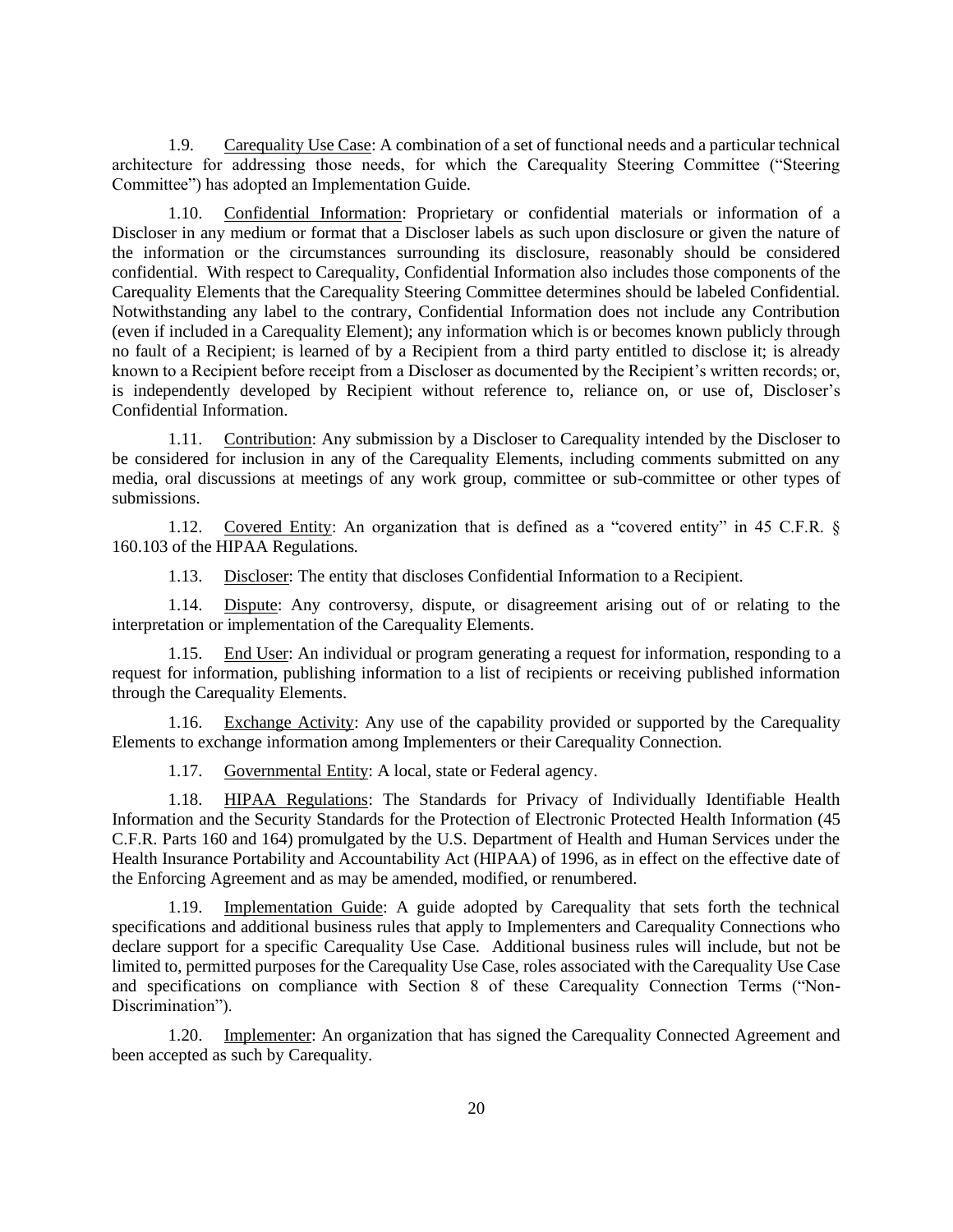1.21. Organization Business Rule: A data sharing restriction that Organization has adopted for itself and its End Users. An Organization Business Rule may only be based on a policy decision that Organization has made with respect to the handling of patient data identified as clinically or legally sensitive, or to the consent or authorization that is required to share data with other Implementers and Carequality Connections. It is not necessary that the Organization Business Rule be required by Applicable Law or be based on Applicable Law.

1.22. Organization: The Carequality Connection on which these Carequality Connection Terms are binding.

1.23. Recipient: The entity that receives Confidential Information from a Discloser.

1.24. Sponsoring Implementer: The entity that is a party to the Carequality Connected Agreement and is ensuring that these Carequality Connection Terms are legally binding on Organization, either directly through contract or some other appropriate relationship with Organization, or by relying on one or more intermediaries. This term is used to distinguish this specific entity from other Implementers, and applies to that entity both during the period in which it is seeking to attain Implementer status, and after it is accepted as an Implementer.

#### 2. *Recognition as a Carequality Connection.*

- 2.1. Organization. Upon Sponsoring Implementer determining to its satisfaction that Organization has met the requirements to be a Carequality Connection, and Sponsoring Implementer's inclusion of Organization in the Carequality Directory, Organization shall be recognized as a Carequality Connection, subject to all obligations, terms and conditions contained herein and entitled to all rights and benefits conferred upon Carequality Connections including, but not limited to, inclusion in the Carequality Directory.
- 2.2. Sub-Organization Entities. Sponsoring Implementer may delegate to Organization the authority to identify to Carequality those of Organization's subsidiary and related entities that Organization wishes to be listed in the Carequality directory as Carequality Connections of Sponsoring Implementer ("Sub-Organization Entities"). Such entities include, but are not limited to, separately branded business divisions, individual hospitals, individual clinics or medical offices, and otherwise-unaffiliated entities who contract with Organization for use of Organization's electronic health record system. For all Sub-Organization Entities that Organization identifies, it shall ensure that each Sub-Organization Entity is legally required to comply with these CC Terms. In addition, Organization shall work cooperatively with Sponsoring Implementer to assure that its Sub-Organization Entities are not already listed in the Carequality Directory by another Carequality Implementer.

#### 3. *Suspension and Termination*.

3.1. Suspension. Sponsoring Implementer or Carequality may suspend Organization's ability to participate in any exchange activity under the Carequality Connection Terms in the event that Sponsoring Implementer or Carequality determines, following completion of a preliminary investigation, that (i) Organization has breached a material provision of these Carequality Connection Terms and failed to cure such breach within fifteen (15) days or such other period of time that the Parties have agreed to, of receiving notice of same; or (ii) there is a substantial likelihood that Organization's acts or omissions create an immediate threat or will cause irreparable harm to Carequality, Sponsoring Implementer, another Implementer, Carequality Connection, End User or individual (collectively, a "Threat Condition"). Organization may provide notice to Sponsoring Implementer that it wishes to temporarily remove itself from the Carequality Directory in the event that Organization or any of Organization's End Users cannot comply with these Carequality Connection Terms.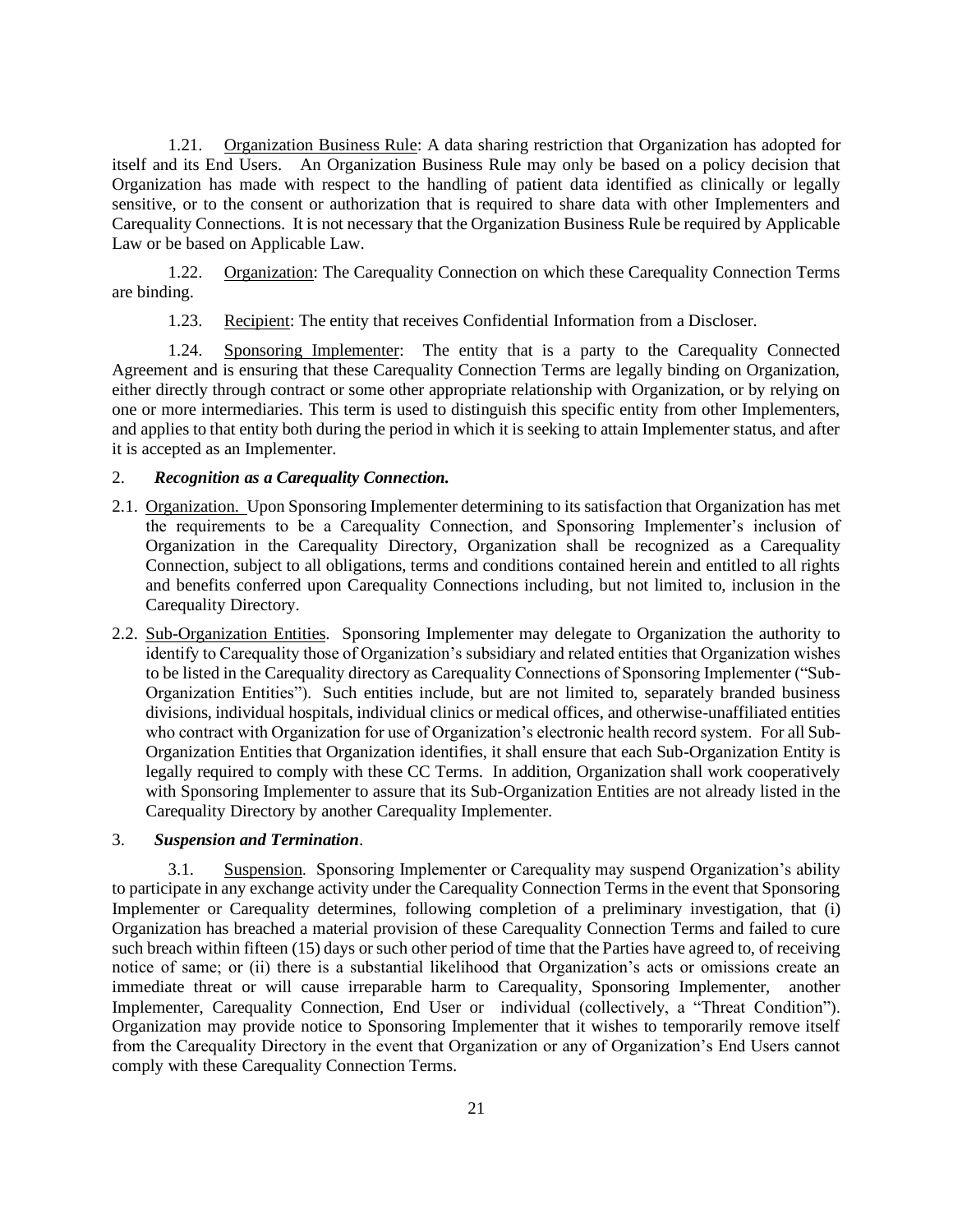3.2. Termination. Sponsoring Implementer may terminate Organization's status as a Carequality Connection with immediate effect by giving notice to Organization if: (i) Organization is in material breach of any of these Carequality Connection Terms and fails to remedy such breach within 30 days after receiving notice of such breach; or (ii) Organization breaches a material provision of these Carequality Connection Terms where such breach is not capable of remedy. Subject to the terms of any agreement between Organization and Sponsoring Implementer, Organization may voluntarily terminate its status as a Carequality Connection at any time by providing written notice to Sponsoring Implementer and to Carequality at least 60 prior to the effective date of the termination. The notice shall indicate the reason(s) for Organization deciding to terminate its status as a Carequality Connection. If Organization is a U.S. federal agency, then the Contract Disputes Act ("CDA"), 41 U.S.C. sections 7101 et seq., shall govern alleged breaches under these Carequality Connection Terms.

4. *Legal Requirements*. Organization shall, at all times, fully comply with all Applicable Law relating to these Carequality Connection Terms and the use of the Carequality Elements. To further support the privacy, confidentiality, and security of health information exchanged pursuant to these Carequality Connection Terms, Organization agrees that when acting as a Carequality Connection, it will comply with the provisions of the HIPAA Regulations that are applicable to Business Associates as a minimum contractual standard of conduct even if Organization is not a Covered Entity, a Business Associate, or a Governmental Entity. Notwithstanding any provision of these Carequality Connection Terms to the contrary, an Organization that is a federal agency and is not otherwise subject to the HIPAA Regulations shall not be required to comply with the HIPAA Regulations under these Carequality Connection Terms.

5. *Compliance with the Implementation Guides and Carequality Policies.* Organization shall implement and maintain support of at least one Carequality Use Case and shall indicate to Sponsoring Implementer the Organization's role in such Carequality Use Case ("Carequality Use Case Role"). For all Carequality Use Cases supported by Organization, Organization shall comply with all components (unless such components are designated as optional) set forth in the applicable Implementation Guide that apply to (i) the Organization's Carequality Use Case Role or (ii) all Carequality Connections. Organization is encouraged, but not required, to comply with all optional components of the applicable Implementation Guide(s). Organization also agrees that, if it is not in compliance with all applicable components of the Implementation Guide(s) and all Carequality Policies applicable to Carequality Connections, Sponsoring Implementer may exercise its right to suspend Organization in accordance with Section 3.1. Notwithstanding any provision of these Carequality Connection Terms to the contrary, if Organization is a U.S. federal agency, no change in policies or procedures shall apply to such agency until the agency has received 60 days' prior written notice of the change and has assented in writing to the change. If the agency does not assent or does not object based on federal law to the change(s) in writing within 60 days, the change(s) shall apply to the agency. In the event of an agency objection based on federal law, if the objection is not resolved prior to the effective date of the change(s) to which the agency objects, the agency may voluntarily and/or selectively suspend participation or Carequality may suspend the agency if the agency is unable to comply with the change(s) pending continued efforts to reach a resolution.

6. *Non-Discrimination.* With respect to Implementers and Implementers' Carequality Connections that have implemented the same Carequality Use Case as Organization and Organization's End Users, neither Organization nor its End Users shall unfairly or unreasonably limit exchange or interoperability with such Implementers or their Carequality Connections. Each Carequality Use Case's Implementation Guide will provide specific requirements for compliance with this requirement in the context of that Carequality Use Case.

7. *Organization Autonomy.* To the extent that Organization has adopted Organization Business Rules, Organization is permitted to continue acting in accordance with such Organization Business Rules, even if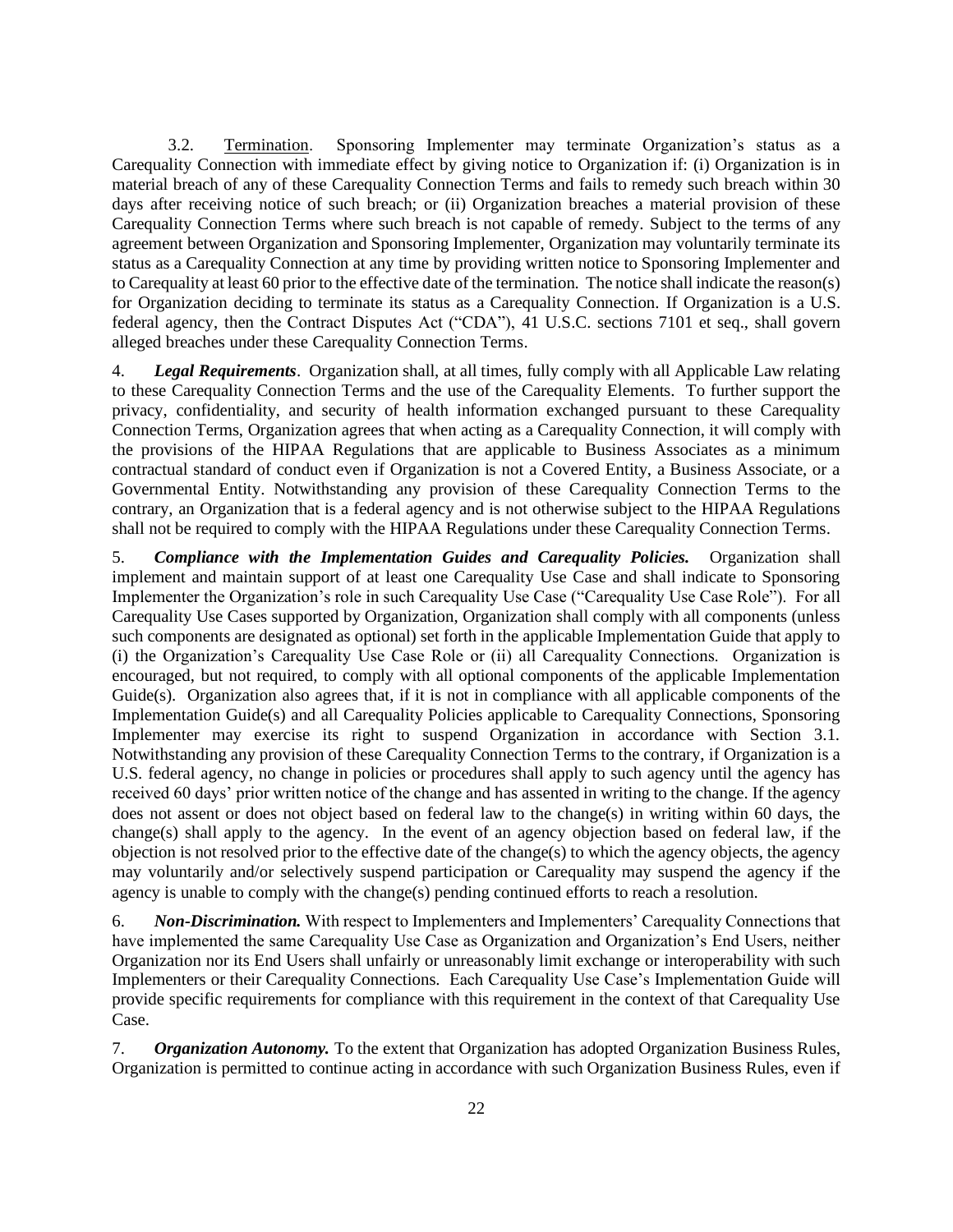they restrict Organization's ability to support exchange of information with other Implementers or Carequality Connections or to meet the requirements of Section 6 above, provided that Organization applies such Organization Business Rules consistently with respect to other Implementers and Carequality Connections and the Organization Business Rules do not impose conditions that would unfairly or unreasonably limit interoperability.

## 8. *Accountability.*

8.1. Organization Accountability. Organization shall be responsible for any harm to Carequality, its Sponsoring Implementer, other Carequality Connections of its Sponsoring Implementer, other Implementers and their Carequality Connections which harm is caused by Organization's, or its End Users, acts and omissions. Organization shall not be responsible for the acts or omissions of any Implementer or other Carequality Connection. Notwithstanding any provision in these Carequality Connection Terms to the contrary, Organization shall not be liable for any act or omission if a cause of action for such act or omission is otherwise prohibited by Applicable Law. This section shall not be construed as a hold harmless or indemnification provision.

8.2. Carequality Accountability. Organization will not hold Carequality, or anyone acting on its behalf, including but not limited to members of the Steering Committee, Advisory Council, Dispute Resolution Panel or any work group, or subcommittee, of any of these or Carequality's contractors, employees or agents liable for any damages, losses, liabilities or injuries arising from or related to these Carequality Connection Terms. This section shall not be construed as an indemnification provision.

8.3. Limitation on Liability**.** Notwithstanding anything in these Carequality Connection Terms to the contrary excluding section 8.4, in no event shall Carequality's, Sponsoring Implementer's or Organization's total liability to each other and all third party beneficiaries arising from or relating to these Carequality Connection Terms exceed an aggregate amount equal to three million dollars (\$3,000,000), whether a claim for any such liability or damages is premised upon breach of contract, breach of warranty, negligence, strict liability, or any other theories of liability, even if the entity whose conduct creates the liability has been apprised of the possibility or likelihood of such damages occurring.

8.4. Federal agencies. Notwithstanding any provision of these Carequality Connection Terms to the contrary, if Organization is a U.S. federal agency nothing in these Carequality Connection Terms shall be construed to limit in any way the sovereign immunity enjoyed by federal agencies or to limit the ability of the federal agency to seek to recover damages from Carequality, Implementers, or their Carequality Connections.

#### 9. *Dispute Resolution.*

9.1. Organization acknowledges that it may be in its best interest to resolve Disputes between or among Organization, or its End Users, and Carequality, other Implementers or their Carequality Connections through a collaborative, collegial process rather than through civil litigation. Organization has reached this conclusion based upon the fact that the legal and factual issues involved in these Carequality Connection Terms are unique, novel, and complex and limited case law exists which addresses the legal issues that could arise from these Carequality Connection Terms or the Enforcing Agreement. Organization acknowledges that Carequality has adopted a Dispute Resolution Process which Organization agrees to follow. Further, Organization agrees to use its best efforts to resolve Disputes with Carequality, other Carequality Connections and their Implementers or with another Implementer directly if the Dispute does not involve another Implementers' Carequality Connections, through discussions with those involved in such Dispute before even submitting the Dispute to its Implementer pursuant to the Dispute Resolution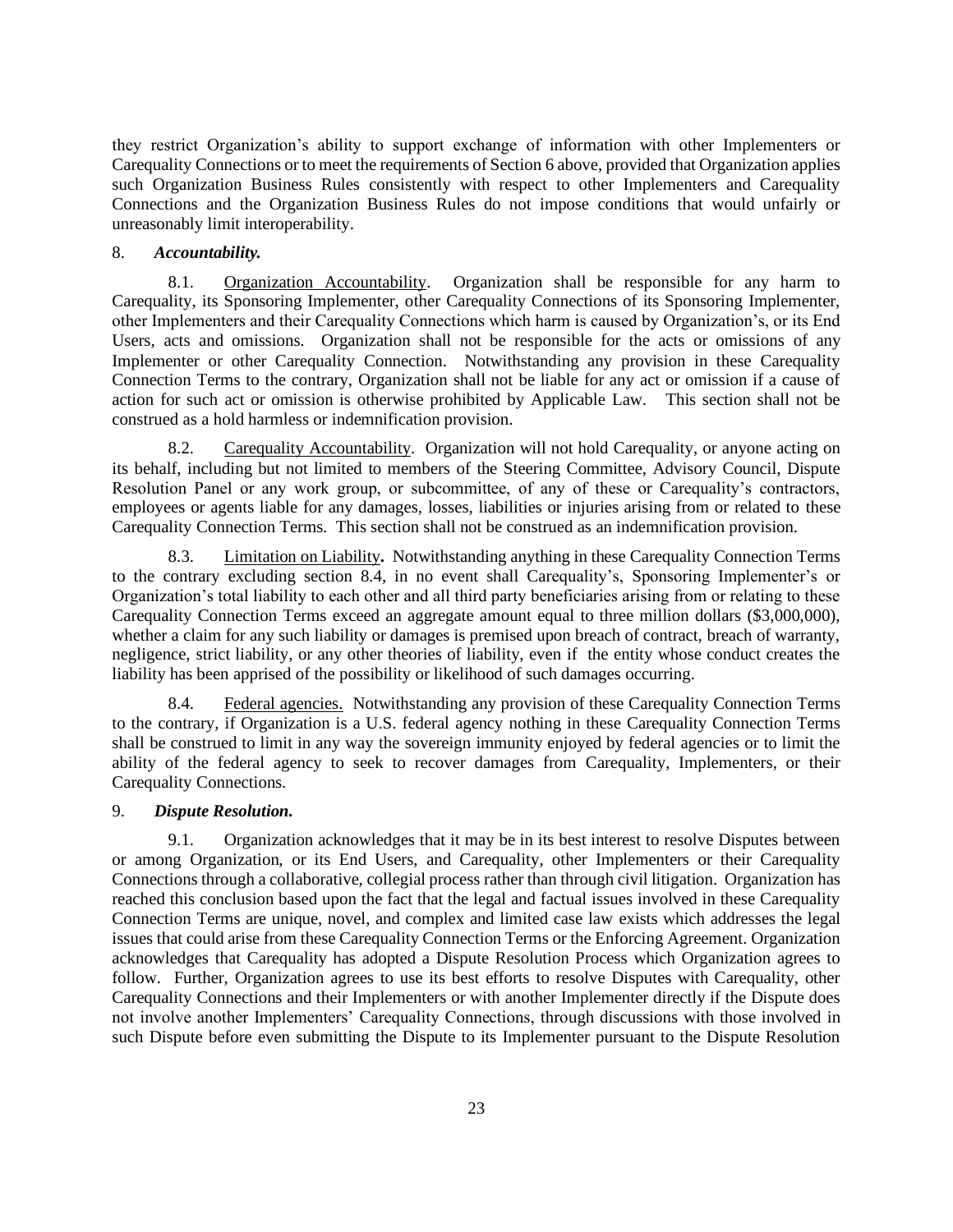Process. If Organization requires assistance in identifying contact information for another Carequality Connection, or an Implementer, it shall seek that assistance from Sponsoring Implementer.

9.2. If, despite using its best efforts, Organization cannot resolve any Dispute through discussions with the other parties involved, then Organization will notify the Sponsoring Implementer of the Dispute and request that the Implementer initiate the Dispute Resolution Process. Organization is required to undertake these efforts in the event of a Dispute before seeking any other recourse.

9.3. Notwithstanding the above, Organization may be relieved of its obligation to participate in the Dispute Resolution Process if Organization (i) believes that another Implementer's or Carequality Connection's act or omission will cause irreparable harm to Organization or another organization or individual (e.g. Implementer, Carequality Connection, End User or consumer) and (ii) pursues immediate injunctive relief against such Implementer or Carequality Connection in a court of competent jurisdiction. Organization must inform its Sponsoring Implementer of such action within two business days of filing for the injunctive relief and of the result of the action within 24 hours of learning of same. If the injunctive relief sought is not granted and Organization chooses to pursue the Dispute, the Dispute must be submitted to the Organization's Sponsoring Implementer in accordance with the Dispute Resolution Process so that the Sponsoring Implementer can determine next steps.

10. *Cooperation*. Organization understands and acknowledges that numerous activities with respect to Carequality shall likely involve its Sponsoring Implementer, other Implementers and their Carequality Connections, employees, agents, and third party contractors, vendors, or consultants. To the extent not legally prohibited, Organization shall: (a) respond in a timely manner to inquiries from Carequality, its Sponsoring Implementer, other Implementers or their Carequality Connections about possible issues related to the Carequality Use Case(s) in which Organization is involved; (b) collaboratively participate in discussions coordinated by Carequality to address differing interpretations of requirements set forth in an applicable Implementation Guide(s) prior to pursuing the Dispute Resolution Process; (c) make reasonable efforts to notify its Sponsoring Implementer when persistent and widespread connectivity failures are occurring with its Sponsoring Implementer or with other Implementers or their Carequality Connections, so that all those affected can investigate the problems and identify the root cause(s) of the connectivity failures; (d) work cooperatively, including without limitation facilitating contact with other Implementers or their Carequality Connections, to address the root cause(s) of persistent and widespread connectivity failures; (e) subject to Organization's right to restrict or condition its cooperation or disclosure of information in the interest of preserving privileges in any foreseeable dispute or litigation or protecting Organization's confidential information, provide reasonable information to others in support of collaborative efforts to resolve issues or Disputes; (f) provide information and other relevant assistance to Sponsoring Implementer in connection with this Section 10; and (g) subject to Organization's right to restrict or condition its cooperation or disclosure of information in the interest of preserving privileges in any foreseeable litigation or protecting Organization's Confidential Information, provide reasonable information to aid the efforts of Organization's Sponsoring Implementer, other Implementers or their Carequality Connections to understand, contain, and mitigate an Adverse Security Event, at the request of such Implementer or Carequality Connection. In no case shall Organization be required to disclose individually identifiable health information in violation of Applicable Law. In seeking another's cooperation, Organization shall make all reasonable efforts to accommodate the other's schedules and reasonable operational concerns.

## 11. *Adverse Security Event Reporting*.

11.1. As soon as reasonably practicable, but no later than five (5) business days after determining that an Adverse Security Event has occurred and is likely to have an adverse impact on an Implementer(s)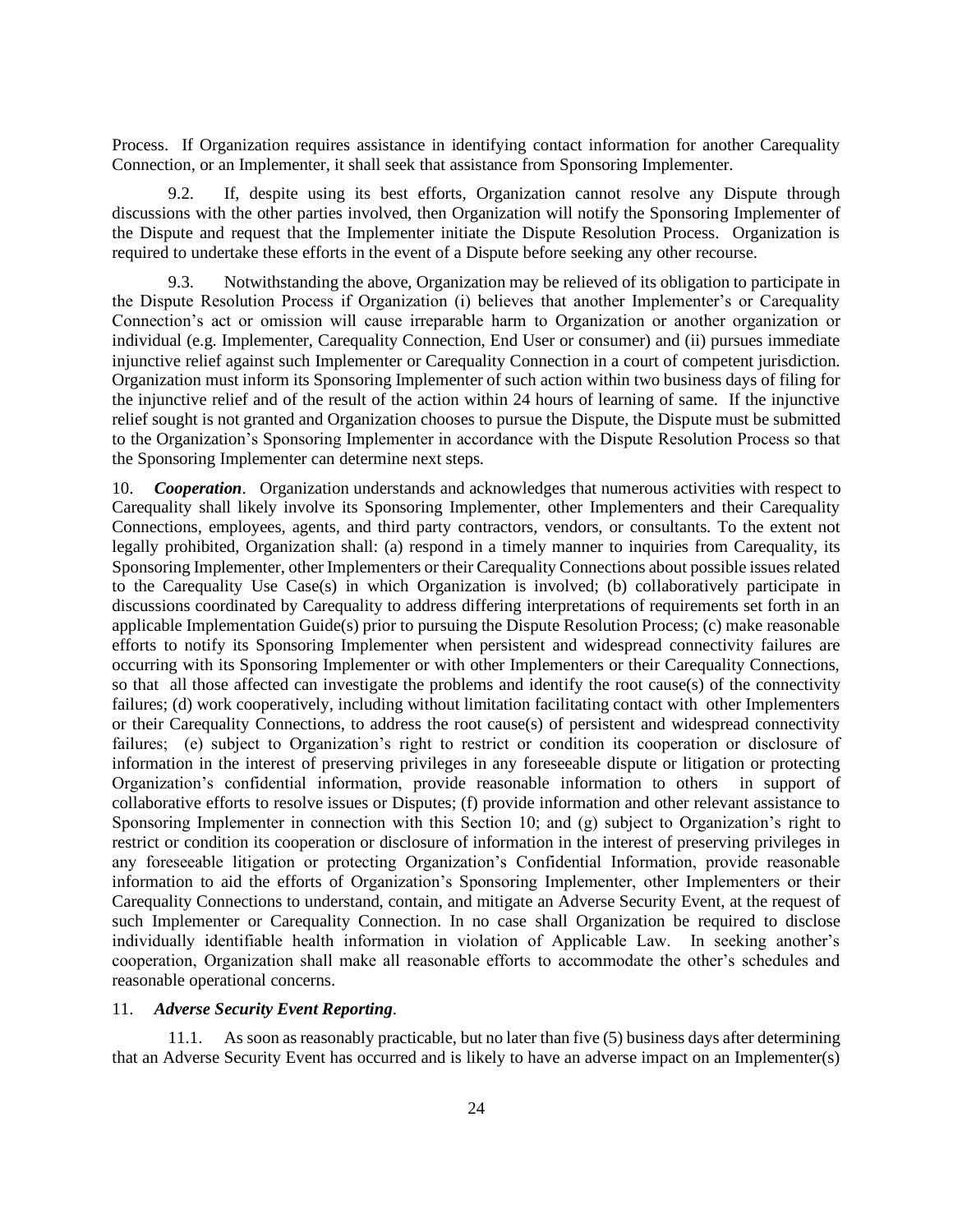or Carequality Connection(s), Organization shall provide Sponsoring Implementer with notification of the Event through the notification protocol specified by Sponsoring Implementer. The notification should include sufficient information for Sponsoring Implementer to understand the nature of the Adverse Security Event and identify other Implementers or Carequality Connections that may be impacted by the Adverse Security Event. Notwithstanding the foregoing, Organization agrees that (a) within one (1) hour of learning that an Adverse Security Event occurred and that such Event may involve an Implementer or Carequality Connection that is a Federal agency, it shall alert the Federal agency in accordance with the procedures and contacts provided by such Federal agency, and (b) that within twenty-four (24) hours after determining that an Adverse Security Event has occurred and is likely to have an adverse impact on an Implementer(s) or Carequality Connection(s) that is a Federal agency, Organization shall provide a notification to the Federal agency in accordance with the procedures and contacts provided by such Federal agency, and Organization shall copy Sponsoring Implementer and Carequality on any such notification.

11.2. This Section 11 shall not be deemed to supersede Organization's obligations (if any) under relevant security incident, breach notification or confidentiality provisions of Applicable Law. Compliance with this Section 11 shall not relieve Organization of any other security incident or breach reporting requirements under Applicable Law including, but not limited to, those related to consumers.

12. *Acceptable Use.* Carequality has adopted permitted purposes for the use of the Carequality Elements that are specifically set out in the Implementation Guide for each Carequality Use Case. Organization shall only engage in exchange activities through the Carequality Elements for permitted purposes as defined in the Implementation Guides. If Organization does not comply with these permitted purposes or other applicable provisions in the Implementation Guide, Carequality may exercise its right to suspend Organization in accordance with Section 3 of these Carequality Connection Terms. If Organization is not a Covered Entity or Governmental entity, then (i) Organization may only use the interoperability available through Carequality to transmit or receive information on behalf of its End Users and not on its own behalf; and (ii) Organization will not re-use, re-disclose, aggregate, de-identify or sell any information transacted by its End Users for its own benefit unless its respective Carequality Connections or End Users have given Organization the explicit written authority to do so.

## *13. Confidentiality.*

- *13.1.* Organization agrees to use any Confidential Information that it obtains solely for the purpose of performing its obligations under the Carequality Connection Terms, and for no other purpose. Organization will disclose the Confidential Information it receives only to its employees and agents who require such knowledge and use in the ordinary course and scope of their employment or retention, and are obligated to protect the confidentiality of such Confidential Information. In the event Organization has any question about whether information and/or materials it receives is Confidential Information, it shall treat the same as if it were Confidential Information. For the avoidance of doubt, the Carequality Elements that are not labeled as Confidential Information by the Carequality Steering Committee are not confidential and are not covered by the provisions of this section.
- *13.2.* Organization may be given access to all or a portion of the Carequality Directory by Sponsoring Implementer. The Carequality Directory is intended to be used by Implementers, Carequality Connections, and End Users to create and maintain operational connectivity under the Carequality Elements, including the development and maintenance of effective user interfaces for relevant systems. Organization agrees that it will only use and disclose information contained in the Carequality Directory as necessary to advance the intended use of the Carequality Directory. For example, Organization is permitted to disclose information contained in the Carequality Directory to the personnel of its EHR vendor who are engaged in assisting Organization with establishing and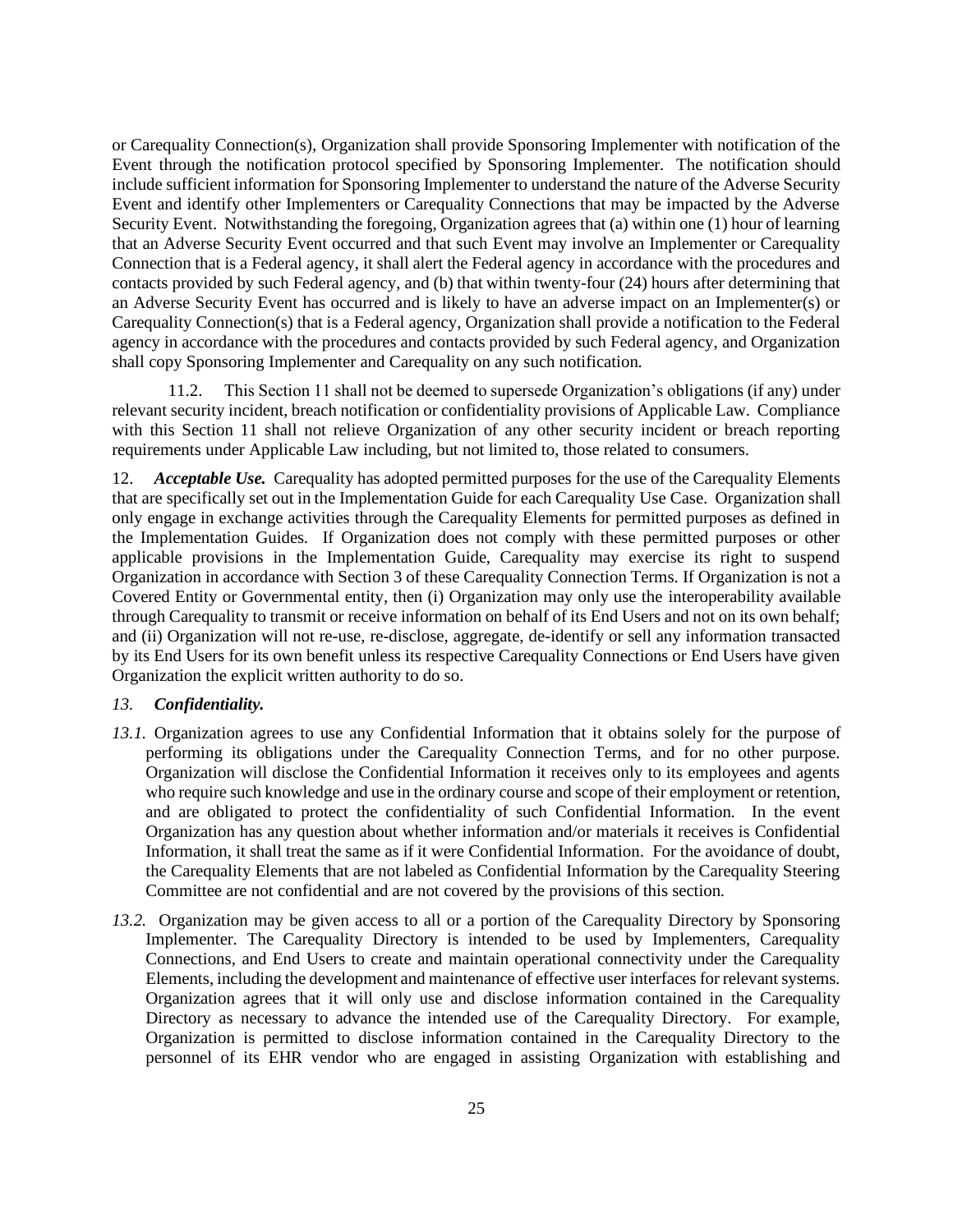maintaining connectivity via the Carequality Elements. Further, Organization shall not use the information contained in the Carequality Directory for marketing or any form of promotion of its own products and services, unless this use and disclosure is part of an effort by Organization to expand, or otherwise improve, connectivity via the Carequality Elements, and any promotion of Organization's own products or services is only incidental to the primary purpose. In no event shall Organization use the information contained in the Carequality Directory in a manner that should be reasonably expected to have a detrimental effect on another Implementer, Carequality Connection, End User, or other individual or organization.

14. *Contributions; IP Rights; Ownership of Materials; License*. Organization acknowledges that any copyrights, patent rights, trade secrets, trademarks, service marks, trade dress, and other intellectual property in or related to Carequality including, but not limited to, these Carequality Connection Terms, Implementation Guides, Carequality Elements, Carequality Policies, related materials, information, reports, processes (the "Carequality IP"), are protected under applicable United States law. Recognizing that the Carequality IP is the work product of the membership of Carequality, and that Carequality is the collective representative of all Implementers' interests, these intellectual property rights are asserted and held by Carequality in its capacity as the representative of its total membership and licensed to Organization hereunder. This does not apply to Carequality trademarks, service marks or trade dress rights, which are discussed separately below. Organization is encouraged to provide Contributions to Carequality and understands that Carequality must obtain certain rights in such Contributions in order to include the Contribution in Carequality IP. Notwithstanding any provision of these Carequality Connection Terms to the contrary, if Applicant is a U.S. federal agency and considers certain information to be the intellectual property of the U.S. government, the agency shall not contribute such information unless and until it has entered into a written agreement with Carequality for the transfer or license of such intellectual property rights.

14.1. With respect to each Contribution, Organization represents that: (a) no information in the Contribution is confidential; (b) Carequality may freely disclose the information in the Contribution; and (c) to the best of its knowledge, such Contribution is free of encumbrance as it relates to the intellectual property rights of others.

14.2. To the extent that a Contribution or any portion thereof is protected by copyright or other rights of authorship, Organization grants a perpetual, irrevocable, non-exclusive, royalty-free, world-wide, sublicensable right and license to Carequality under all such copyrights and other rights in the Contribution to copy, modify, publish, display and distribute the Contribution (in whole or part) and to prepare derivative works based on or that incorporate all or part of such Contribution, in each case, for the purpose of incorporating such Contributions into the Carequality IP. Organization also grants Carequality the right: (a) to register copyright in Carequality's name any Carequality IP even though it may include Contributions; and (b) to permit others, at Carequality's sole discretion, to reproduce in whole or in part the resulting Carequality IP.

14.3. Organization shall identify to Carequality, through the issuance of a letter of assurance, any patents or patent applications which Organization believes may be applicable to any Carequality Element specifically including, but not limited to, any Implementation Guide. This assurance shall be provided without coercion and shall take the form of a general disclaimer to the effect that the patent holder will not enforce any of its present or future patent(s) that would be required to implement or use the Carequality Element relevant to any person or entity using the patent(s) to comply with such Carequality Element.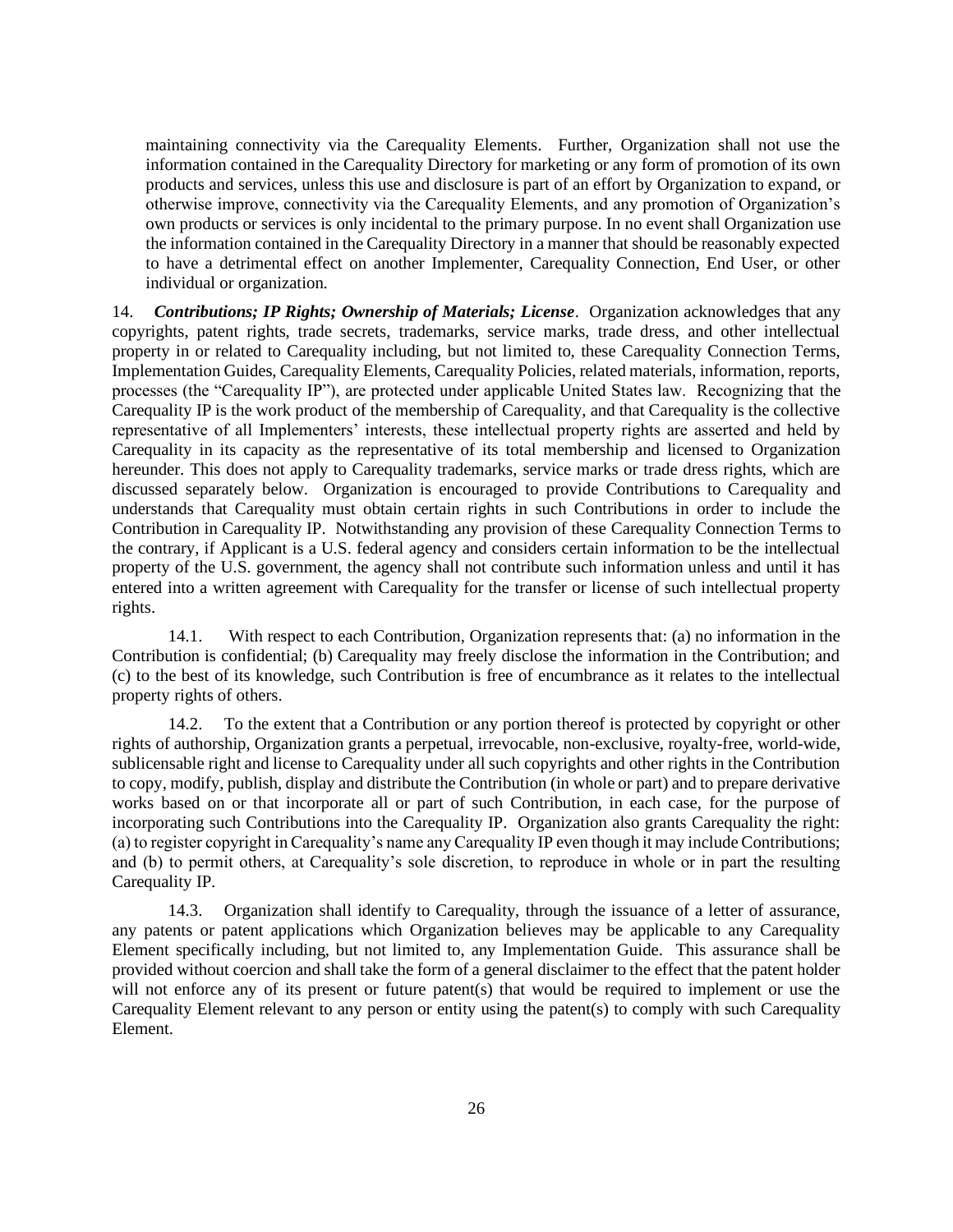14.4. Sponsoring Implementer grants to Organization a perpetual, irrevocable, non-exclusive, royalty-free, world-wide, right and license to use, the Carequality IP for the purpose of enhancing interoperability (including through the modification of its products and services to implement the Carequality Use Cases and conform to the Implementation Guides) Organization and its End Users have and will continue to possess the usage rights to the Carequality IP as authorized by Sponsoring Implementer's Carequality Connected Agreement and these Carequality Connection Terms. Organization retains ownership of any Contribution it provides, granting only the licenses described in this Section. Nothing shall prevent Organization from (i) changing Organization's technology, services or any Contribution in any way, including to conform to the requirements of an Implementation Guide or (ii) making any change available to any other person or entity. Notwithstanding anything to the contrary in the Carequality Connection Terms, all right, title, and interest in any change to Organization's technology, services or any Contribution will accrue to the benefit of, and be owned exclusively by, Organization.

14.5. The trademarks, services marks, trade dress, business names, company names, and logos owned by Carequality, including without limitation CAREQUALITY and all Carequality logos, (collectively, the "Carequality Marks") are an important part of maintaining the strength and reputation of Carequality and its efforts to enable the interoperable exchange of healthcare information. Organization may not use the Carequality Marks to brand any of Organization's products or services and may not incorporate any Carequality Marks in any of Organization's domain names except as provided in Carequality's published guidelines on use of trademarks. Organization shall not apply for registration of any trademark, service mark, trade dress, business name or company name, or logo that incorporates any Carequality Mark or any element confusingly similar to any Carequality Mark. In connection with any non-trademark, descriptive use of Carequality Marks, Organization will use the registration symbol ® or the trademark or service mark symbols,  $^{TM}$  or  $^{SM}$ , as more fully set out in the Carequality guidelines on use of trademarks, and indicate in the text that the Carequality Mark used "is the registered trademark of Carequality," "is the trademark of Carequality," or "is the service mark of Carequality," respectively.

15. *Disclaimers.* Organization acknowledges that Implementers and Carequality Connections may be added to or removed from the Carequality Directory at any time; therefore, Organization may not rely upon the inclusion in the Carequality Directory of a particular Implementer or Carequality Connection. IT IS EXPRESSLY AGREED THAT IN NO EVENT SHALL CAREQUALITY OR ORGANIZATION BE LIABLE TO EACH OTHER OR ANY THIRD PARTY BENEFICIARY FOR ANY SPECIAL, INDIRECT, CONSEQUENTIAL, OR EXEMPLARY DAMAGES, INCLUDING BUT NOT LIMITED TO, LOSS OF PROFITS OR REVENUES, LOSS OF USE, OR LOSS OF INFORMATION OR DATA, WHETHER A CLAIM FOR ANY SUCH LIABILITY OR DAMAGES IS PREMISED UPON BREACH OF CONTRACT, BREACH OF WARRANTY, NEGLIGENCE, STRICT LIABILITY, OR ANY OTHER THEORIES OF LIABILITY, EVEN IF THE ENTITY WHOSE CONDUCT CREATES THE LIABILITY HAS BEEN APPRISED OF THE POSSIBILITY OR LIKELIHOOD OF SUCH DAMAGES OCCURRING. NO PROVISION OF THE CCA, OR THE CAREQUALITY CONNECTION TERMS, SHALL BE CONSTRUED AS AN INDEMNIFICATION REQUIREMENT FOR ANY IMPLEMENTER OR CAREQUALITY CONNECTION, INCLUDING BUT NOT LIMITED TO A FEDERAL AGENCY, THAT IS PRECLUDED BY LAW FROM INDEMNIFYING THIRD PARTIES.

#### 16. *Miscellaneous/General*

16.1. Amendment. These Carequality Connection Terms may be amended by Carequality from time to time, subject to the requirements of Section 21.4 of the CCA. Sponsoring Implementer will inform Organization of such amendments along with their effective date, which shall be at least thirty (30) days after the date on which Sponsoring Implementer informs Organization of such amendments.